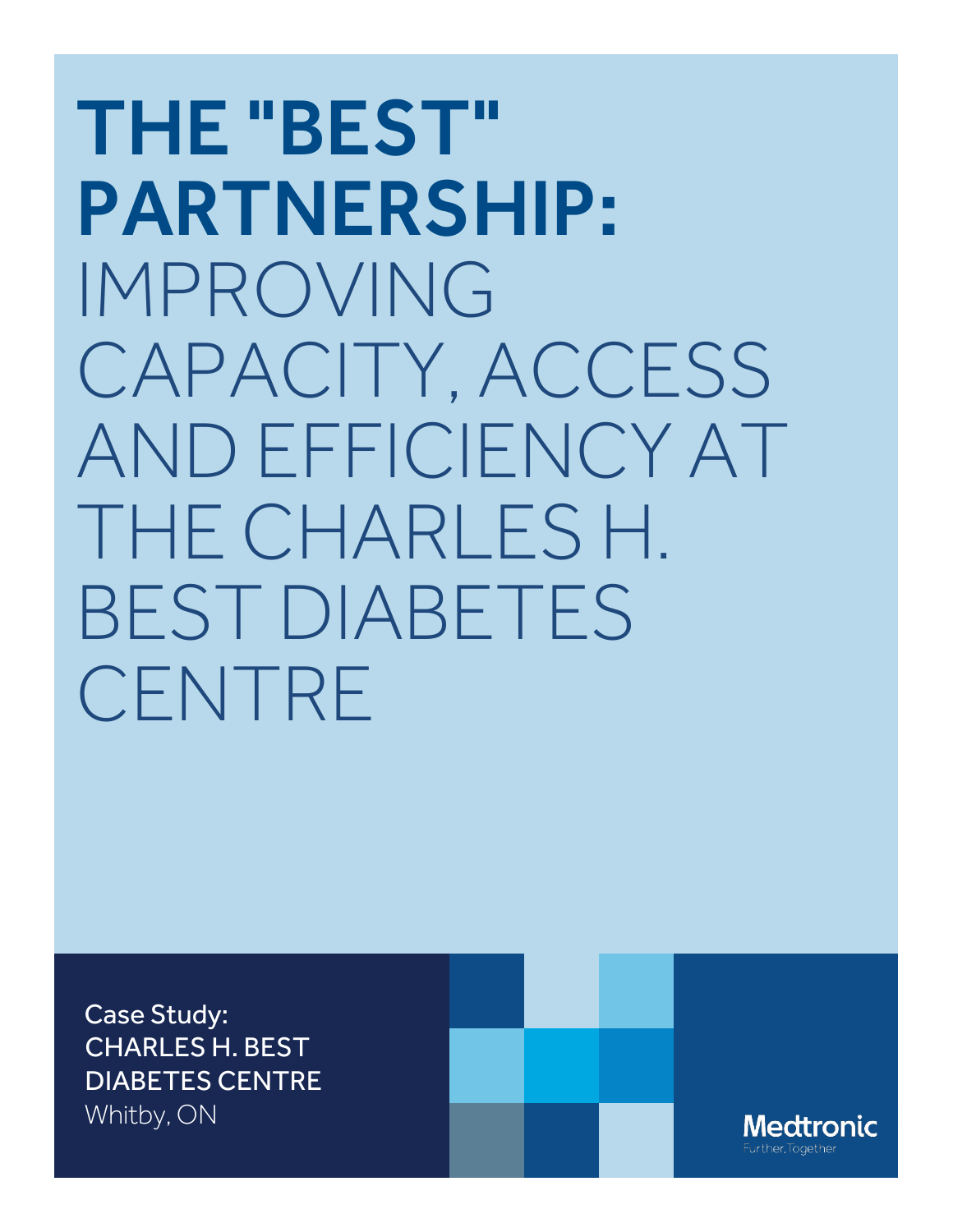## CASE STUDY<br>CHARLES H. BEST DIABETES CENTRE IHS PARTNERSHIP

### **Medtronic**

#### The Challenge

The Charles H. Best Diabetes Centre is an esteemed leader in providing specialized community-based care to type 1 diabetes patients in Ontario; it promotes the integration of diabetes management throughout all life stages. With an expert team of educators including registered dietitians, registered nurses, and social workers, it supports over 1200 adult patients and approximately 350 pediatric patients per year. \*

The Best Centre's mission is to keep children, youth and adults living with type 1 diabetes healthy until a cure is found. The Best Centre offers multiple programs for pediatric, transition and adult patient groups. They use a combination of methods to educate, including individual, telehealth and group sessions, as well as interdisciplinary clinics. As per their 2019-2024 strategic plan, The Best Centre's goals are to deliver excellent care; to be person-centered, to value their people and to sustain and accommodate growth.

Due to the increasing patient demand from the community at large and their aspiration to deliver excellent care for more patients, the centre decided to partner with the Medtronic Integrated Health Solutions (IHS) team to help meet their goals in a timely manner.

In that context, the Centre was eager to:

- **Increase overall capacity for patients**
- Reduce the wait time for new patients
- Reduce time to achieve A1C target for new patients

#### The Solution

The Charles H. Best Diabetes Centre entered into a two year-year partnership with Integrated Health Solution in 2017. A tailored solution was created to:



CHBDC by the numbers

**1,200 ADULT**  PATIENTS **350** PEDIATRIC PATIENTS **ANNUALLY**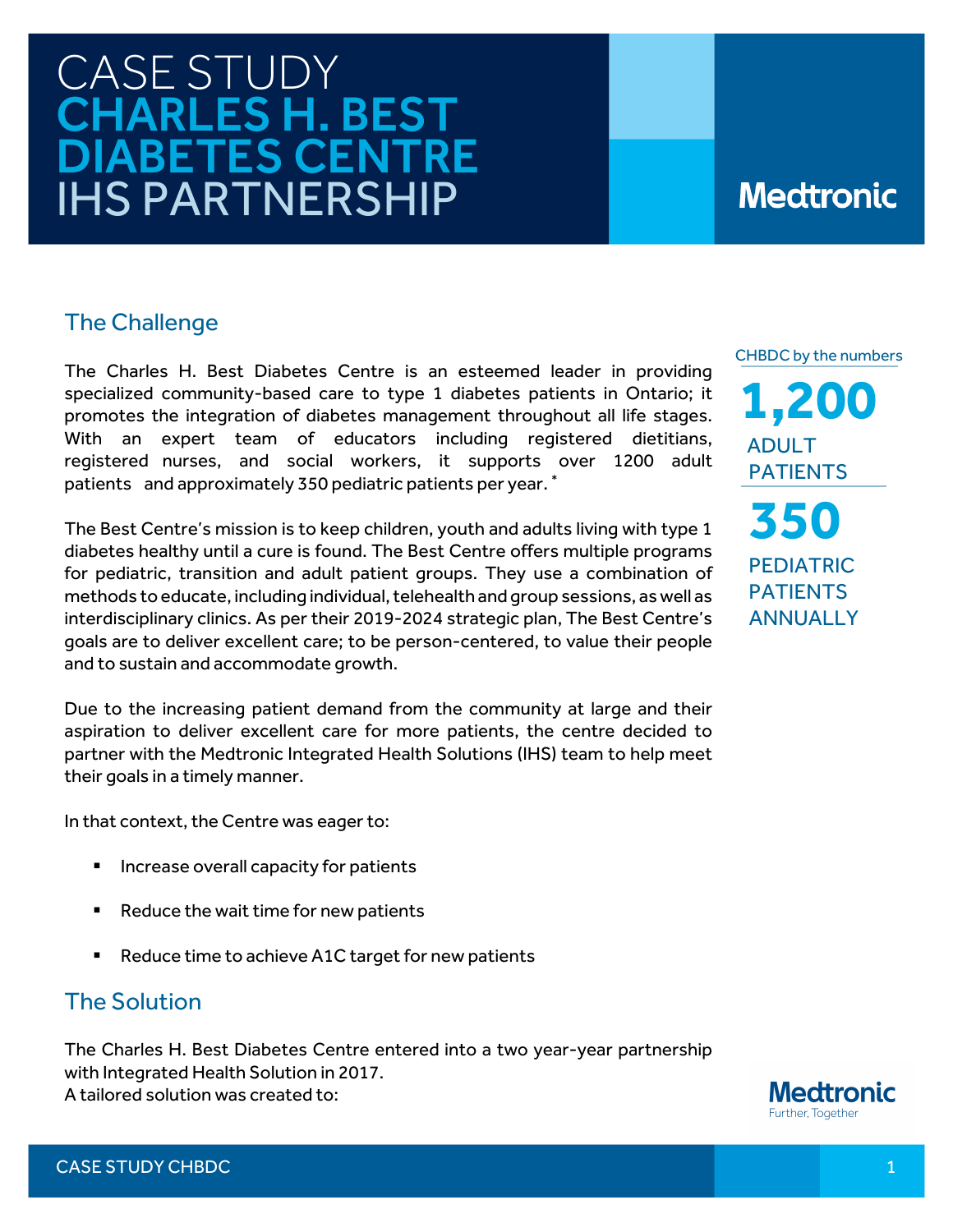- **Example 2** increase operational capacity with the creation and development of a remotely accessible float educator role
- **If** improve access and quality of care by standardizing referral processes and optimizing staff workflow
- **I** improve operational efficiency by improving data tracking and analysis and defining specific measures and countermeasures to define success

#### The Approach

IHS program optimization methodology, based on Lean Six Sigma continuous improvement principles, began with a baseline assessment, and measured the initial capability of the programs and operations of the Centre. IHS consultants looked at baseline data and conducted interviews with key stakeholders to highlight areas of focus. After identifying areas for improvement, IHS consultants organized a "Kaizen" (rapid improvement) workshop to train the working group on the foundational elements behind the Lean Six Sigma methodology.

During the workshop, the group, led by IHS consultants, developed a roadmap for the future: a project charter, problem statements, high-level process maps, value stream maps, a quality improvement action plan, a communication plan, and a control plan.

The working group implemented the action items over a two-year period. Highlights include: a "float" role, a process for intake of new established (already living with type 1 diabetes) patients, and data tracking and analysis improvements.

To assess the success of the float role (responsible for newly diagnosed patients), data from new patient referrals from 2014 and 2015 were used as a baseline.

New patients from 2017 and 2018 were treated as the intervention group. Note, this analysis was conducted in 2019 and therefore limited the timeframe for patients in the intervention group to reach target A1C which may limit the interpretation of the results.

Outliers were identified using the Interquartile Range (IQR) method and the corresponding patients were dropped using a listwise approach. Patients who did not reach the target A1C (defined as <= 7% for clinical study purposes) were further excluded from the analysis.